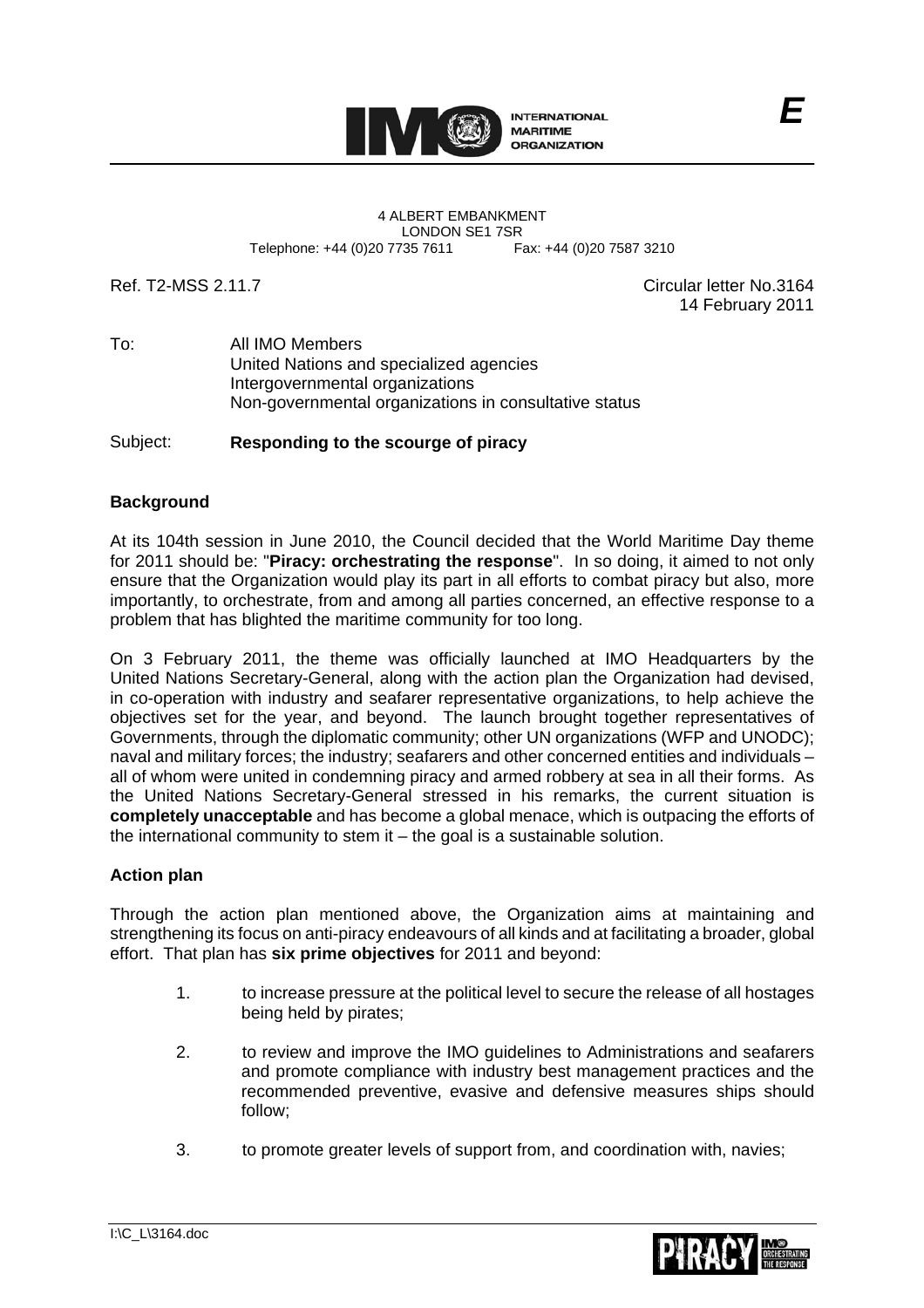- 4. to promote anti-piracy coordination and co-operation procedures between and among States, regions, organizations and industry;
- 5. to assist States to build capacity in piracy-infested regions of the world, and elsewhere, to deter, interdict and bring to justice those who commit acts of piracy and armed robbery against ships; and
- 6. to provide care, during the post traumatic period, for those attacked or hijacked by pirates and for their families.

### **Current situation**

At the time of writing, 685 seafarers of various nationalities are being held for ransom on board 30 ships under various flags at various locations off the extensive Somali coastline –reflecting a situation, which has progressively worsened over the last 12 months. Ships are being boarded and seized and seafarers' lives put at risk for prolonged periods of time in an extensive sea area comprising the waters off the coast of Somalia, in the Gulf of Aden and the wider Indian Ocean.

Piracy attacks are becoming more violent and the tactics used by pirates include using hijacked ships as bases ("mother ships") for carrying out further attacks, with their crews remaining on board as "human shields".

Furthermore, recent attacks on ships sailing at far distances from the Somali coast and in areas north and east of the Horn of Africa, which, until now, were considered relatively safe, have made an already complicated issue even more difficult. These developments make military intervention even more arduous and highlight the emphatic need for ships to take every possible measure to avoid being taken in the first instance.

#### **Counter measures**

The depth of concern for the problem internationally is amply demonstrated by the levels of co-operation and coordination among naval and other forces from several countries that have assembled in the west Indian Ocean region and the Gulf of Aden to escort ships carrying humanitarian aid to Somalia and to protect vulnerable shipping – the maritime community's appreciation to the supporting countries and those manning the naval vessels and military aircraft deployed in the regions affected is profound.

Notwithstanding this unprecedented effort, the vast sea area in which the pirates now operate makes it difficult to patrol and monitor effectively, particularly with the limited resources available. Member Governments are aware of the limitations of the resources presently available and of the need for more such resources to counter the escalating problem effectively. To succeed in this, more resources, in the form of naval vessels and aircraft, are needed and the purpose of this Circular is to encourage Member Governments (together with their endeavours at other fora and associations) to make greater efforts to provide the additional naval, aerial surveillance and other resources needed through every means possible.

In conjunction with the shipping industry, the Organization has promulgated advice to ships' crews about how to interact with naval vessels deployed in the region and how to best implement the preventive, evasive and defensive measures recommended by IMO guidance, including the industry-developed best management practices.

It is, therefore, strongly recommended that Member Governments, industry organizations and shipping companies ensure that this information is readily available to ships' masters and is fully, effectively and routinely implemented in areas where there is a risk of pirate attack. At the same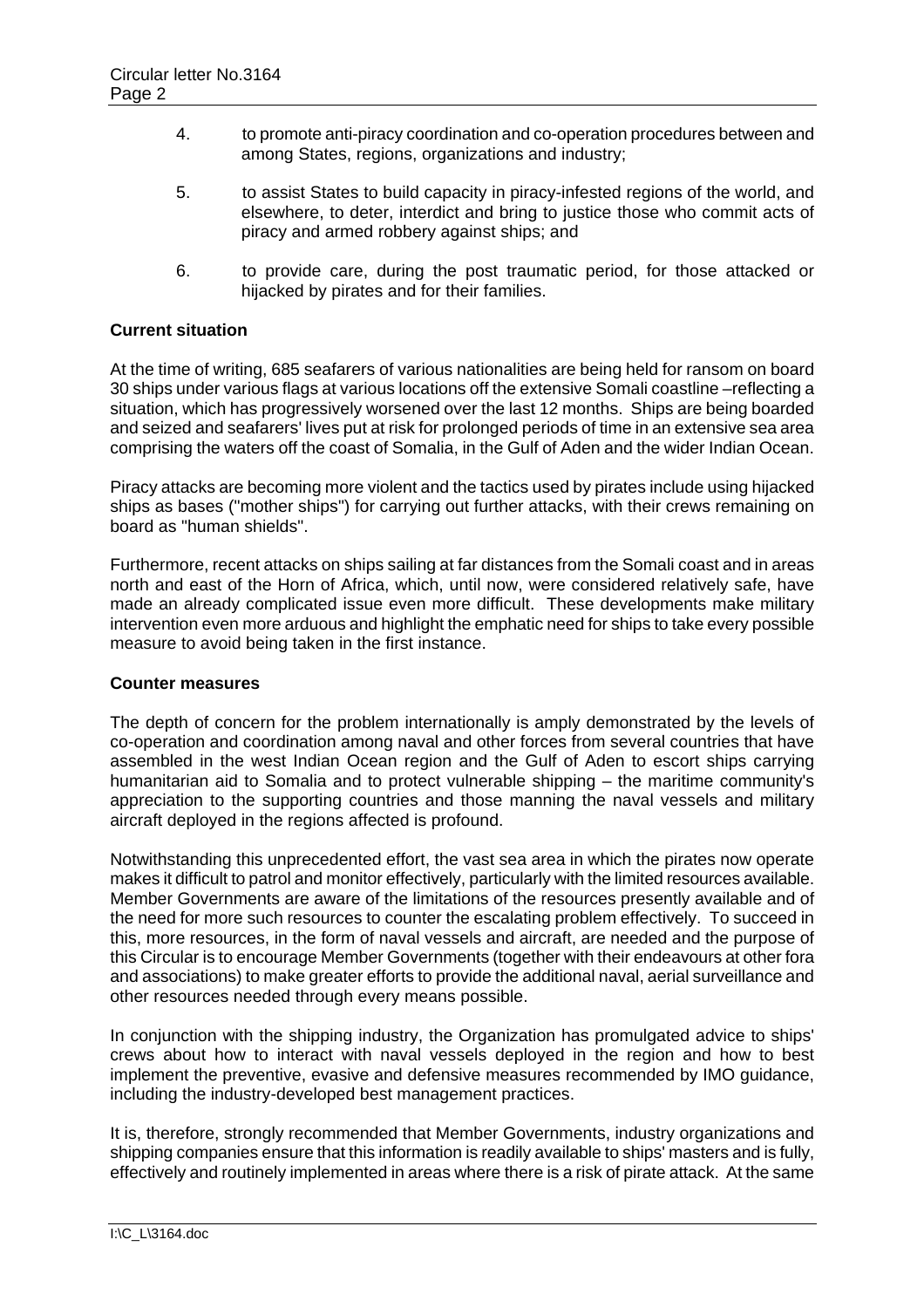time, shipmasters, officers and crews are strongly recommended to follow fully the IMO and industry-devised measures throughout their voyages through piracy-infested sea areas. Regrettably, there is disturbing evidence to show that, in too many cases, this advice has either not reached shipping companies or their ships or has not been acted upon.

Naval forces operating in the region off the coast of Somalia have reported that an unacceptably high proportion of the ships transiting the Gulf of Aden are not registered with the Maritime Security Centre Horn of Africa<sup>1</sup>; are not reporting to UKMTO Dubai<sup>2</sup>; show no visible deterrent measures and are not acting upon the navigational warnings to shipping promulgating details of pirate attacks and suspect vessels.

### **Failure to implement fully the best management practice guidance significantly increases the risk of successful pirate attacks**.

All those concerned, particularly Administrations, industry representative bodies, seafarer associations, shipowners and companies are, therefore, **strongly urged to take action to ensure that ships' masters receive updated information unfailingly and that all the recommended preventive, evasive and defensive measures are fully and effectively implemented**.

## **Long-range identification and tracking of ships (LRIT)**

Pursuant to resolution A.1002(25) on Piracy and armed robbery against ships in waters off the coast of Somalia and, through resolution MSC.298(87), the Maritime Safety Committee has established an information distribution facility (IDF) for the provision of LRIT information to security forces operating in the Gulf of Aden and the Western Indian Ocean to aid their work in the repression of piracy and armed robbery against ships. NATO and EU NAVFOR are accessing the IDF and have indicated that the data is invaluable to them in helping to build a more accurate picture of the ships operating in the area. This, in turn, enables them to more effectively and efficiently deploy the limited available naval and military resources, and thus enhance the protection, which they offer to shipping transiting the area.

Because the IDF is not used by all Member States, naval forces do not have a complete picture of ship activity in the area at any given time. Being, therefore, unaware of the whereabouts of a ship, they are less able to give advance warning of pirate activity, or be able to provide aid, should an incident occur. The Member States concerned are, therefore, requested to consider using the IDF as soon as possible for the reasons specified above.

## **Action required**

Member Governments, industry organizations, seafarer representative bodies and shipmasters are invited, as the case may be:

- .1 to consider participating in the anti-piracy campaign launched by IMO by providing naval, aerial and other resources to join those already deployed in the waters off the coast of Somalia and in the Gulf of Aden;
- .2 to promulgate, as widely as possible, the IMO and industry recommended measures and best management practices;

 $\frac{1}{1}$ www.mschoa.org.

E-mail: ukmto@eim.ae.